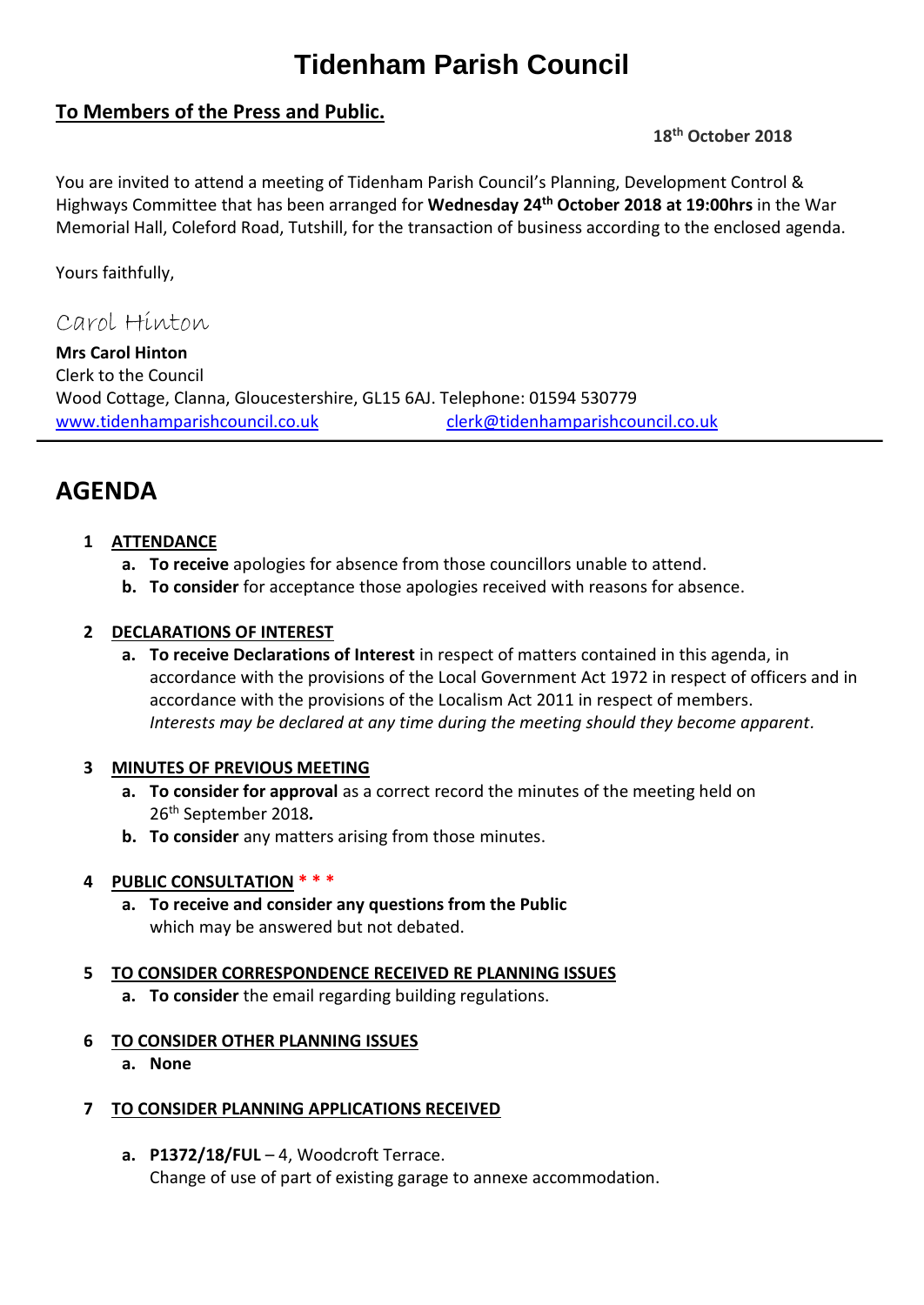- **b. P1570/18/FUL** High Winds, Sedbury Lane, Tutshill. Construction of a raised patio.
- **c. P1556/18/FUL** The Old Ferry Inn, Beachley. Change of use of existing public house (A4) to business (B1) and storage and distribution (B8) including associated works and demolition of single storey extensions.
- **d. P0106/18/DISCON** Land at Whirls End Beachley Road Sedbury. Discharge of condition 07 (land contamination assessment) of planning permission P0454/17/FUL.
- **e. P1469/18/OUT** Police House, Gloucester Road, Tutshill. Outline Application for the erection of a detached dwelling with ancillary works. Demolition of existing garages. (All Matters Reserved).

#### **8 TO NOTE PLANNING DECISION TAKEN BY FODDC & GCC**

#### **The following was refused consent:**

**a. P1017/18/FUL** - Buttington Works, Beachley. Change of Use of land for the stationing of 30 park homes. Demolition of existing buildings.

#### **The following were granted consent:**

- **b. P1363/18/NONMAT** Land off Beachley Road, Sedbury.
	- Non-Material amendment to appeal decision APP/1615/A/14/2220590 to amend the wording to condition 07 from; ' Prior to any development commencing on site, other than that required by this condition, the junction onto the roundabout shall be completed in accordance with the details shown on drawing no. SK02 (Figure 4) Rev D.' To; 'Prior to any development commencing on site, other than the excavation works to the foundations of plot 74 (as identified on reserved matters drawing reference 23415 PL-03 Rev K) and the works required by this condition, the junction onto the roundabout shall be completed in accordance with the details shown on drawing no SK01 (figure 4) REV D.'`
- **c. P1327/18/FUL** Holmleigh, Coleford Road, Tutshill . Variation of Condition 03 (External Materials) to allow for the change of wall material from brickwork to UPVC on the north elevation of the rear extension. (Retrospective).
- **d. P1303/18/FUL** The Redding, Mopla Road, Tutshill. Installation of x2 Velux windows to the east facing roof and x3 Velux windows on the west facing roof.
- **e. P1278/18/FUL** The Waldins, Stroat. Removal of Condition B (Occupancy) of planning permission F.7621/C L.7142.
- **f. P1105/18/FUL** 3 Tyler's Way, Sedbury. Erection of a two storey side extension and single storey rear extension with associated works. Demolition of existing garage and rear lean-to extension.
- **g. P0875/18/FUL** Spring Cottage, Coleford Road, Woodcroft. Erection of a two storey side extension connecting existing dwelling and outbuilding to provide kitchen/dining room and additional accommodation.